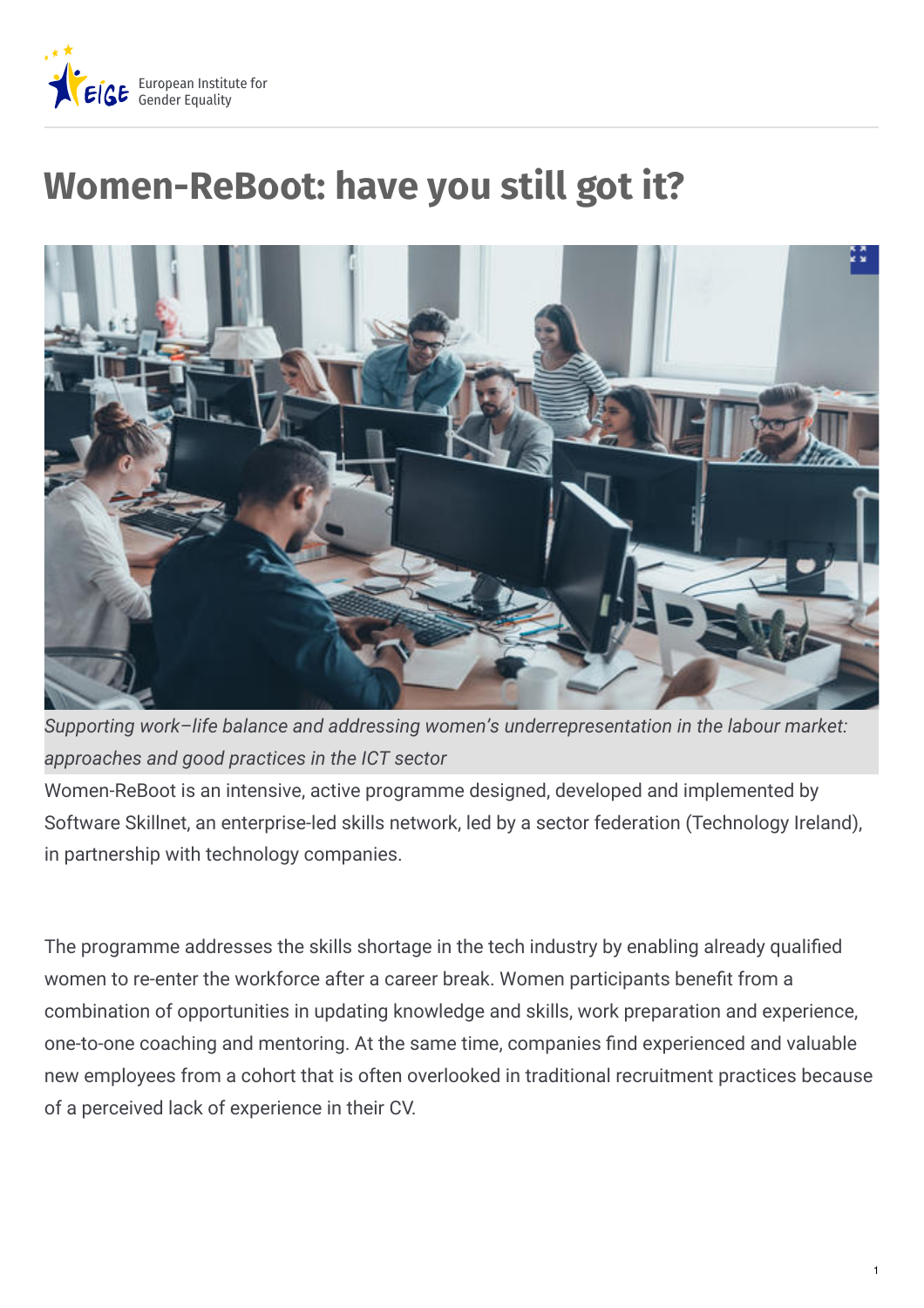Whereas most tech companies have a written gender-equality policy, Women-ReBoot actively enabled companies to see the considerable business benefits of employing well-qualified, experienced women returners. As a measure of success, the number of participating companies and the number of recruited participants has almost doubled between the first and second rounds of Women-ReBoot. The initiative is funded by the Irish government through the Skillnets Ireland body.

## **Information about Ireland — policy in context**

Despite robust gender equality legislation, the culturally reproduced gendered order of caring means that women remain the default carers in Irish society; family care work is shared unequally between women (70%) and men (30%).[1] Of 27 countries in a global study on unpaid family and household work, Irish households spent the largest amount of daily time (29%) on care for household members. Related to the allotted role of women in Irish society, lack of affordable, accessible, good-quality childcare is likely to be a central factor behind the data. Similarly, the absence of good-quality state residential care facilities for elderly people means that female family members continue to experience a cultural and moral imperative to take on these onerous responsibilities.

### **Gender inequality and employment**

Based on 2016 data, Irish women aged 25 to 34 (55.1%) are more likely to have a degree or diploma from an institution of higher education  $-$  known in Ireland as a third-level qualification  $$ than men (42.9%) in this age group. Nonetheless, stereotypical areas of employment still prevail, with women continuing to be overrepresented in the Arts, Humanities, Social Sciences and caring professions. Figures from the Central Statistics Office (CSO) (2017) show that 79.3% of graduates in ICT were male. [2]

At a time when women's qualifications are excelling nationwide, CSO figures show the gender pay gap in Ireland is widening. In 2014, the difference between men's and women's pay was 12%, and in 2016 this had risen to 14%. This immediate discrepancy translates into lifelong gender-based economic inequalities when we look at the consequential gender-based pension gap that in Ireland stands at 37%. Ireland has the fifth highest pension gap in the EU, where the overall average is 38%. These gender- stereotypical areas of work are significant in general as well as in specific social contexts.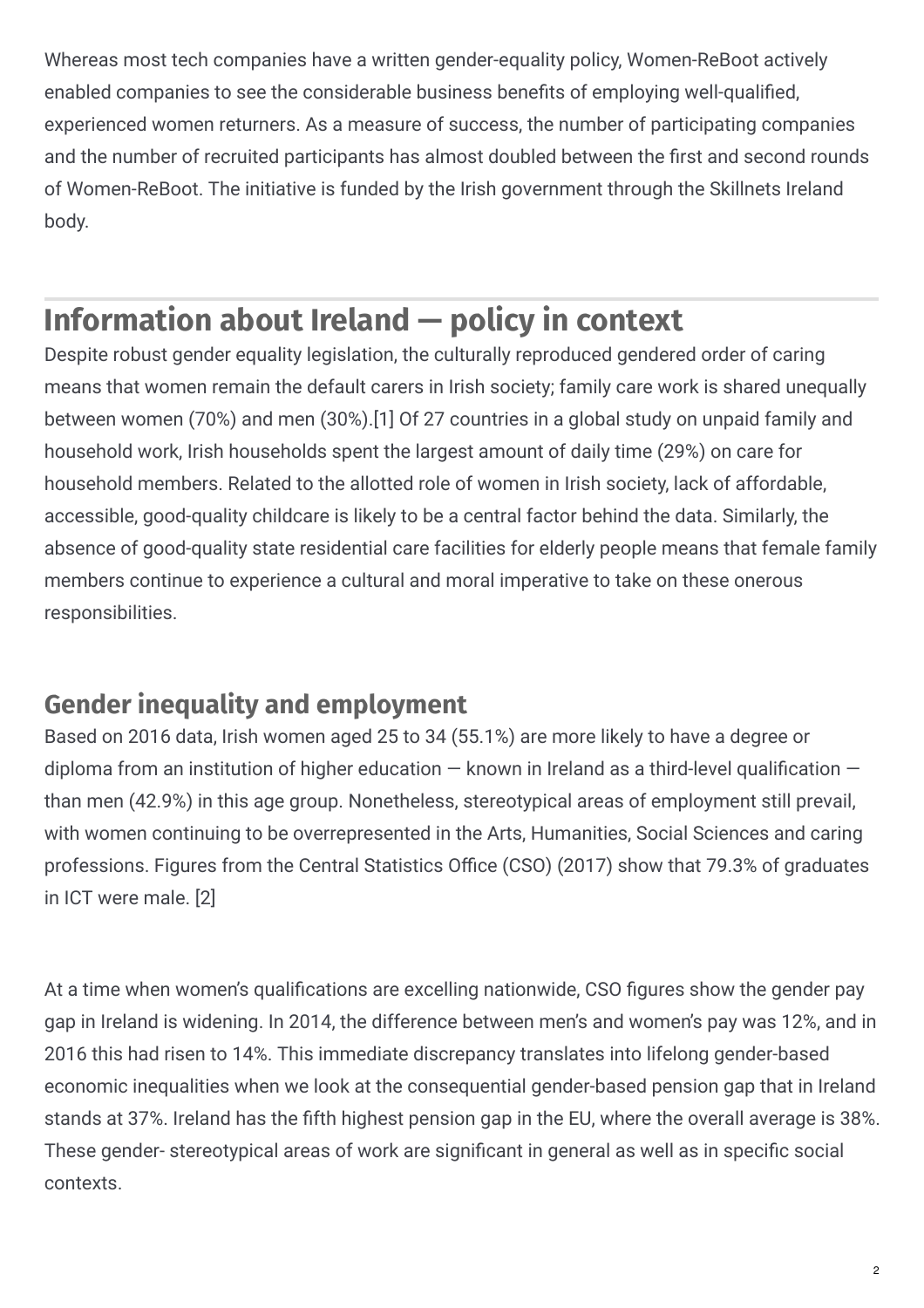Flexibility in working arrangements has no legal framework in Ireland, although research has shown such arrangements to be more prevalent in the public than the private sector.[3] Part-time work, job-sharing, flexitime and other variations on flexible working are all at the discretion of individual employers and must be negotiated within the boundaries of the statutory legislation and in the context of each particular workplace.

#### **The Irish tech industry**

Women's underrepresentation in high-tech positions reflects persistent gender bias throughout the educational sectors related to science, maths and technology.[4] While there is no evidence for a gender- based difference in ability, durable and self-perpetuating gender-based performance gaps translate into increased confidence in these areas among boys compared with girls.[5] High levels of educational attainment by girls and women do not translate into relative parity in terms of employment and earnings. Women tend to have interrupted careers and to assume disproportionately more of the challenges of reconciling work and family life. This is apparently incompatible with the tech industry's particular demands and its 'bro' culture. Achieving gender balance in tech companies must, therefore, be associated with greater gender equality and the pursuit of work-life balance, as reflected in flexible working conditions for everyone and fewer gender-based expectations on the part of employers.

There is a demand in Ireland for high-level ICT skills — currently at a rate of 6,000 job openings per year. At present, women comprise on average only 25% of the technology workforce, and it is estimated that 2,000 women take time out from the industry each year, usually in response to family care demands.

## **Introducing work–life balance measures: good practice**

Women-ReBoot was a collaborative programme that exploited a range of expertise to combat the skills shortage and persistent gender inequality in the tech industry. Key partners in Women-ReBoot were Technology Ireland, the employer association and representative body for tech industry companies in Ireland, and Skillnet Ireland, the national grant agency for enterprise training networks. Technology Ireland is an association within the Irish Business and Employers' Confederation, which represents industry's voice to Government.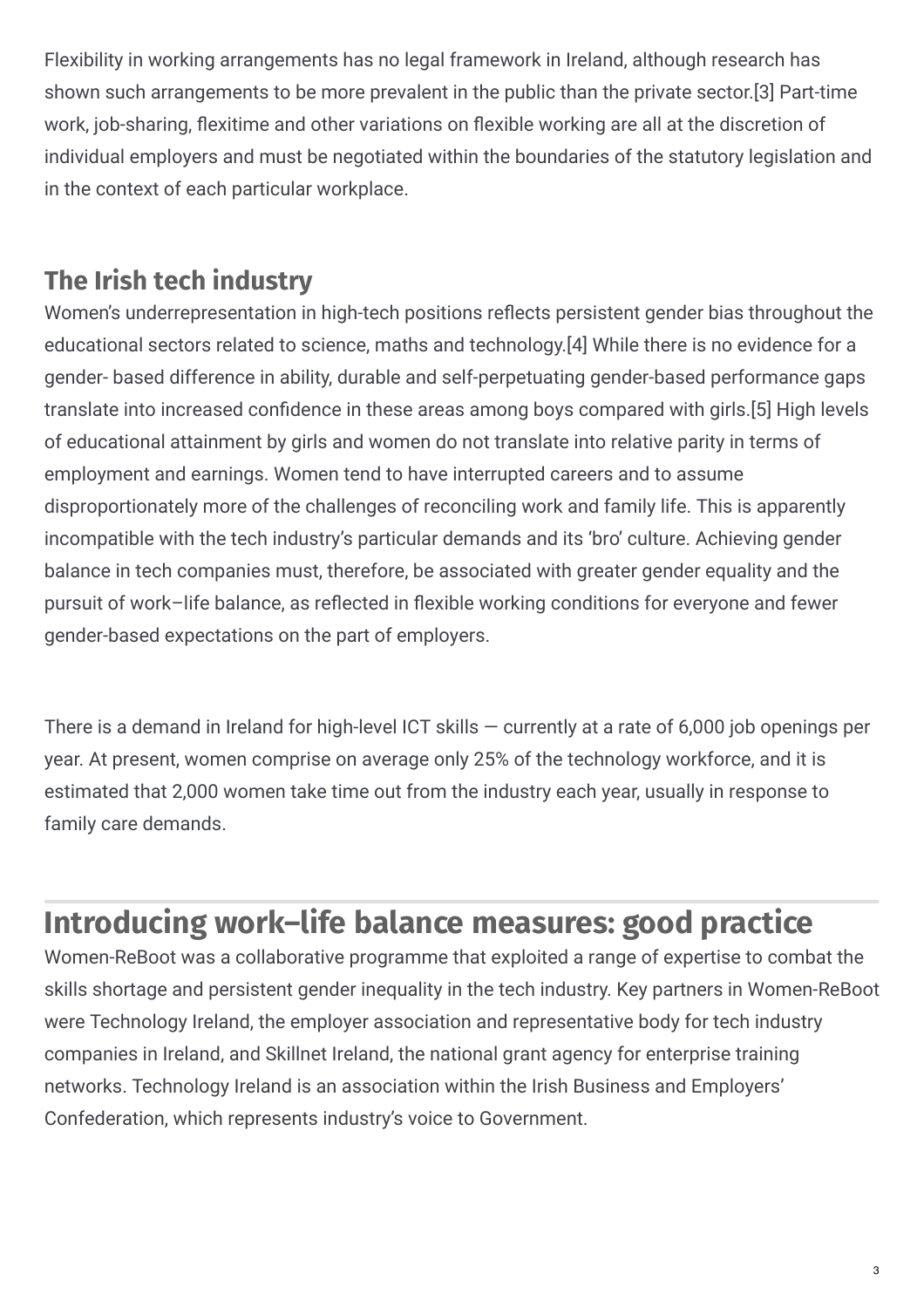The programme was free to jobseekers and offered opportunities to upgrade and enhance professional development, prepare for re-entry into the world of paid work and experience peer group support via meetings with others in a similar position.

In addition to the confidence building and awareness programme elements, participants had access to a comprehensive online learning platform through project partners Pluralsight. This enabled women to benchmark their current technology capabilities and advance their level of knowledge and skills via a number of specific technology learning paths. Together, the participants and the tech companies guided the content of each woman's training to best match industry needs and existing market opportunities. An important element of the Women-ReBoot initiative is a 3 month paid period of work-experience in participating companies. This ensured valuable support for re-entry to the workplace in an encouraging environment.

The pilot project attracted 28 women who had spent on average eight years outside the tech sector. The 40 to 49 years age group comprised 60%, 30% were aged between 50 and 59. All participants had third level qualifications in ICT  $-$  an undergraduate or postgraduate degree or post-graduate diploma. The women had prior experience in ICT that included project management, business analysis, software development, quality assurance and software testing, IT support, technical writing, user experience and data analytics.

The Women-ReBoot participants attended six group seminars and heard from 25 guest speakers. A total of 84 coaching sessions were held, and 132 individual e-learning courses were completed. In addition to work placements, the women had interviews with companies in the sector  $-60$ interviews were held in the programme period. The project's aim was to have 90% re-engagement by participants within six months of completion of the programme; within four months of the programme ending, 72% of the women were already re-employed in the sector.

'My eldest son is 21, and a lot of his friends are in the software space — I was afraid I was going to step into a room full of his friends! I was worried about not knowing all the buzzwords, but I learned them quickly. I thought the ship had sailed for me. I had so little confidence at the start, but meeting other women who had been through a similar experience really transformed my expectations of what was possible. My advice to any woman considering a course like this is do it  $-$  sign up, do the courses, talk to other people. You'll be amazed at what you can achieve.'[6]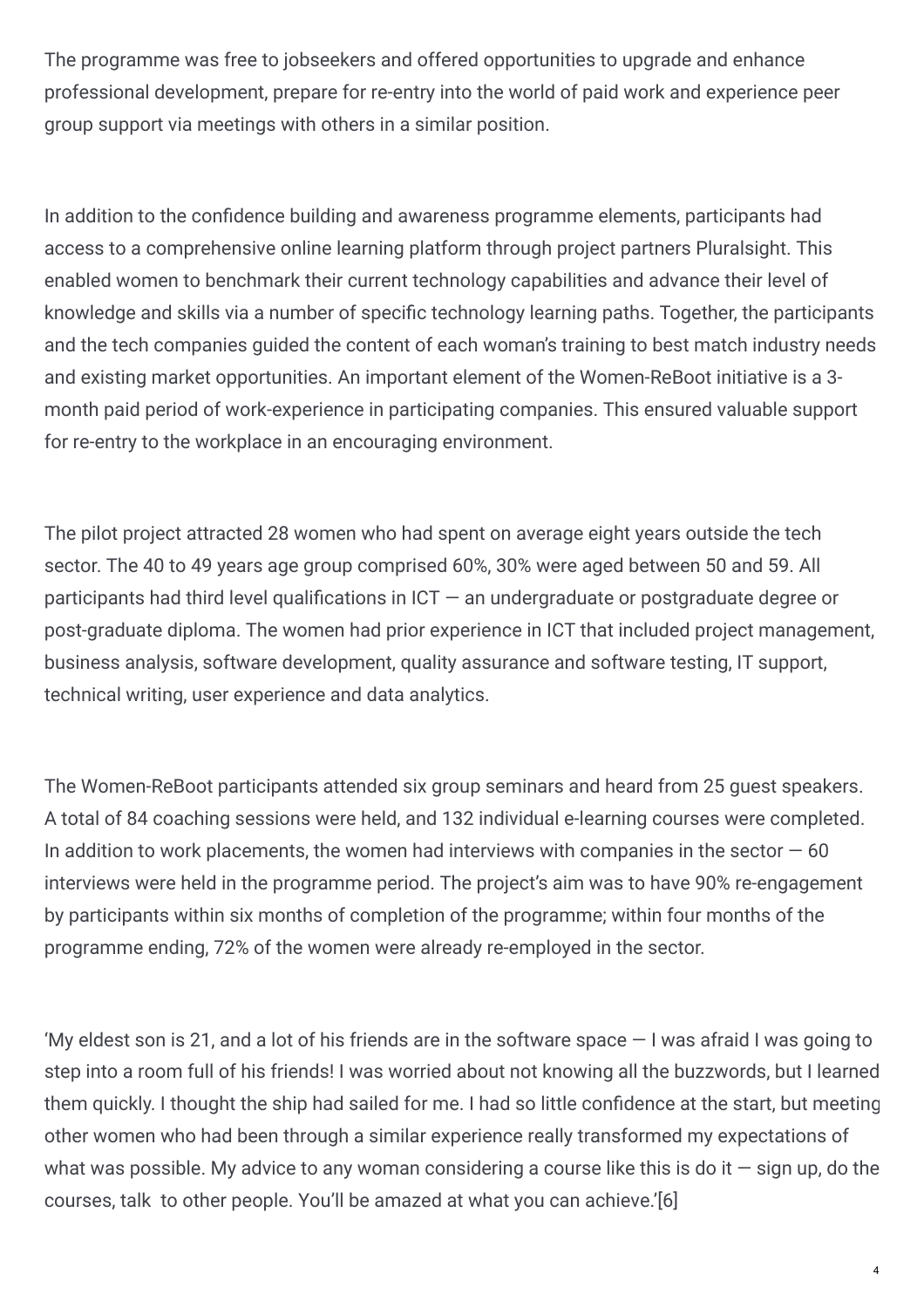There were internal effects too, as company culture was impacted directly through participation in Women-ReBoot. Senior managers asked for company HR recruitment practices to be changed to include measures to avoid valuable potential talent being overlooked. Other significant changes have included the development of gender equality training for HR staff to ensure that company directors' commitment to equality is reflected throughout their organisation's practice.

Lessons learned from the programme structure included recommendations from the companies as well as the participants that the work experience be extended from three weeks to three months, and be paid in full by the host company. The programme has now been rolled out to 2 regions in Ireland with 45 participants in the latest programme group. New processes for 'matching participants and host companies' have been developed and specific training and certification has enhanced the process. Work placements are now 3 months paid placements in host companies.

Locating women who are often hidden from national statistics, was one of the biggest challenges facing the Women-ReBoot programme organisers. Many women do not receive state benefits while out of work and are, therefore, not accessible through any public directory  $-$  when they leave the workplace, they become effectively invisible.

The success of the programme in achieving its objectives has resulted in 50 companies, compared with the original 20, collaborating in the second round of training. Many leading international companies are now partners in the Women-ReBoot initiative, including companies like MasterCard, Microsoft, Amazon, Liberty Insurance, McAfee, Apple, Accenture, Google, SAP. The Software Skillnet has already planned an expansion of the programme model to enhance gender equality across all aspects of the tech sector.

Commenting on the programme, the Organisational Development Director of Datalex said, 'Datalex was delighted to be involved in the pilot of Women ReBoot and to have the opportunity to engage with this previously untapped pool of experienced ICT women. The participants in the programme were of a high calibre and have specific experience and skills that are directly relevant to our needs.'

#### **References**

<https://www.mckinsey.com/global-themes/gender-equality> accessed 18 November 2017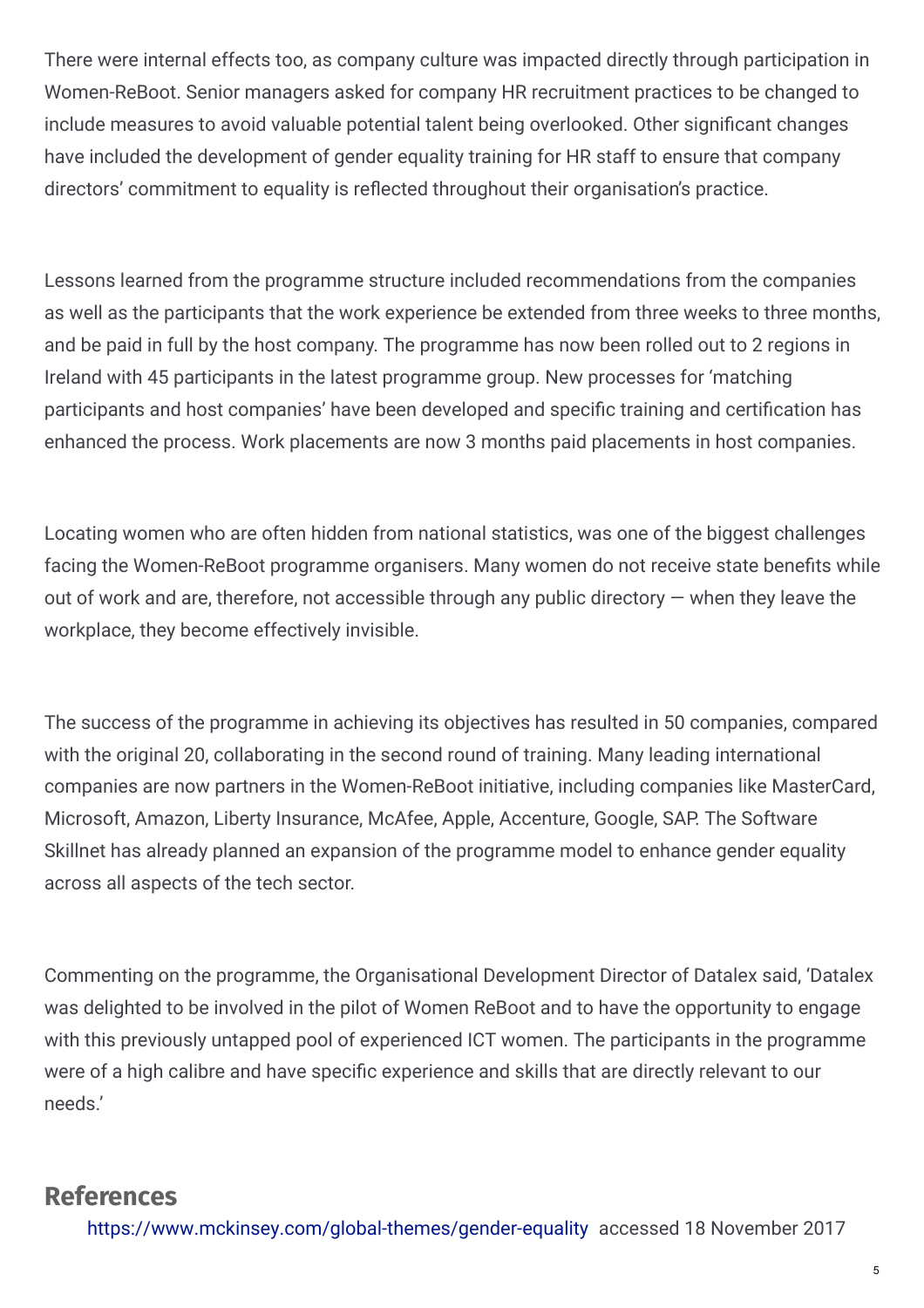Central Statistics Office (2017) Men and Women in Irish Society 2016, Cork: CSO Helen Russell, Philip J. O'Connell and Frances McGinnity (2009) 'The Impact of Flexible Working Arrangements on Work-Life Conflict and Work Pressure in Ireland', Gender, Work and Organisation, Vol. 16, No 1, 73-97 Lynch, K. and Feeley, M (2009) Gendered imperatives and their implications for women and men: lessons from research for policy makers, Brussels: DGEC.

[http://www.nesse.fr/nesse/activities/reports/activities/reports/gender-r...](http://www.nesse.fr/nesse/activities/reports/activities/reports/gender-report-pdf) accessed 21 October 2017

<http://www.oecd.org/ireland/pisa-2015-ireland.htm> accessed 21 October 2017

### **Contacts/Further Information Contacts**

Maire Hunt

#### [maire.hunt@softwareskillnet.ie](mailto:maire.hunt@softwareskillnet.ie)

Phone: +353 0818 919 820

Mobile: +353 86 854 5143

#### **Further information**

#### About Women [ReBOOT](http://www.softwareskillnet.ie/women-reboot/) **the contract of the contract of the contract of the contract of the contract of the contract of the contract of the contract of the contract of the contract of the contract of the contract of the contr**

| Women ReBOOT shines a light on the IT industry's need for experienced women |  |
|-----------------------------------------------------------------------------|--|
|-----------------------------------------------------------------------------|--|

Five women on [returning](https://eige.europa.eu/www.independent.ie/business/technology/i-didnt-believe-my-career-could-be-resurrected-after-17- years-five-women-on-returning-to-tech-industry-after-long-career-breaks-36135409.html?lang=fi) to tech industry after long career breaks  $\Box$